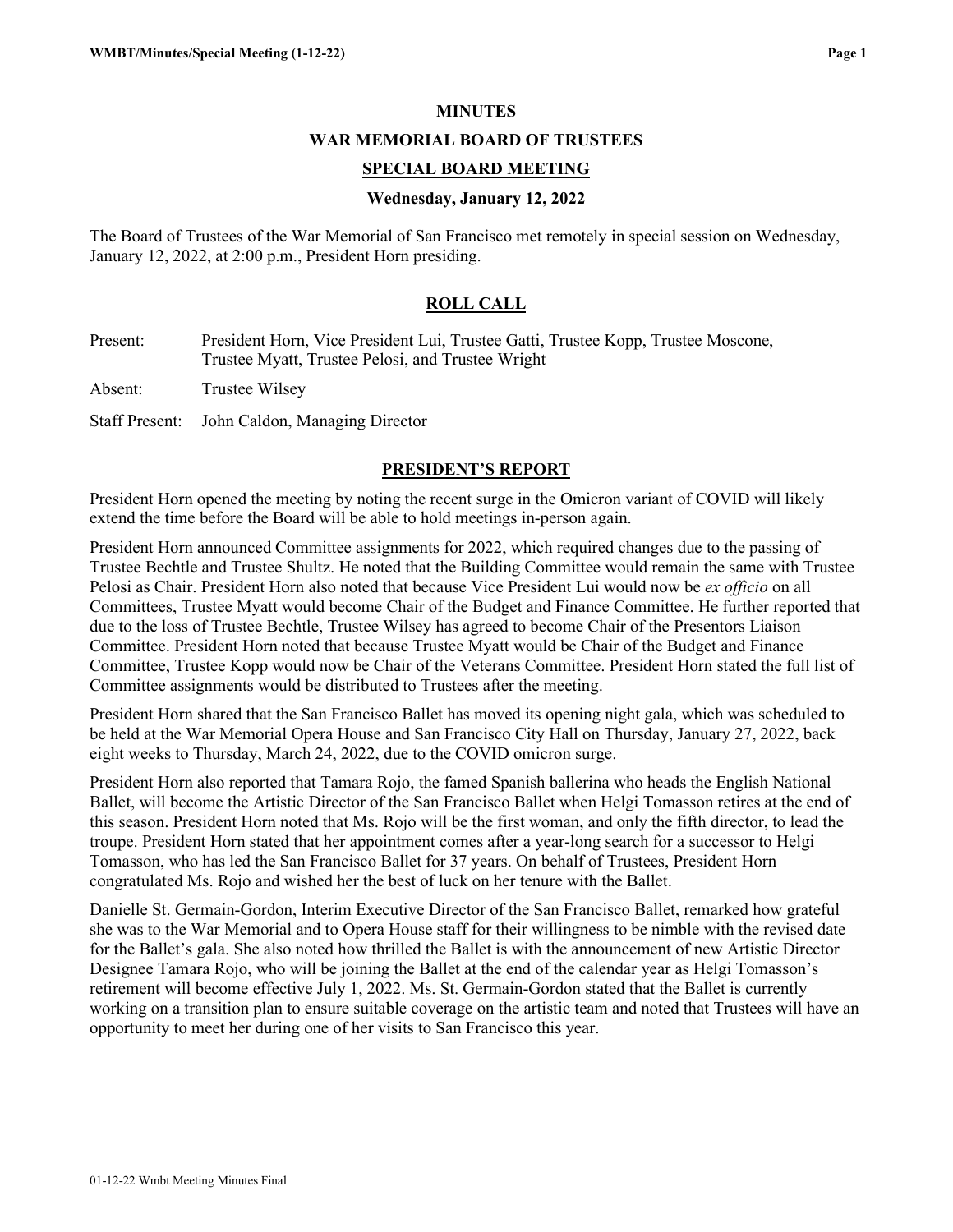### **MANAGING DIRECTOR'S REPORT**

**Approval of Consent Agenda:** Director Caldon stated that items submitted on the Consent Agenda included: minutes of the December 9, 2021 meeting of the Board; Rental Requests for January 12, 2022; December 2021 Housekeeping Expenditure Reports; and the Resolution adopting findings under Assembly Bill 361 to continue remote meetings. Mr. Caldon requested their approval. On motion of Vice President Lui, seconded by Trustee Moscone, the following resolution was unanimously adopted:

### RESOLUTION NO. 22-01

RESOLVED, By the Board of Trustees of the War Memorial of San Francisco that the minutes of the December 9, 2021 meeting of the Board; Rental Requests for January 12, 2022; December 2021 Housekeeping Expenditure Reports; and the Resolution adopting findings under AB 361 to continue remote meetings, are hereby approved.

**COVID Update**: Director Caldon provided an update on the recent Omicron surge of COVID. He noted that the War Memorial has seen an increase in COVID exposures. Prior to Omicron surging in December, Mr. Caldon stated there were approximately 20 exposures on campus during the pandemic. Mr. Caldon stated that staff is now receiving on average notice of approximately two to three daily COVID exposures across War Memorial venues. Mr. Caldon noted that this is impacting the War Memorial on all fronts: back of house, front of house, and engineering. He shared that the good news is that most people recover quickly, and with the CDC reducing the isolation time recommendation from 10 days to 5 days, staff is returning to work more quickly. Mr. Caldon noted that the increase in cases is impacting security and engineering schedules, creating some challenges.

President Horn inquired about whether the reported exposures are due to people being infected in War Memorial facilities. Director Caldon stated that because it is protected medical information, the resident companies do not share specifics regarding who has been infected or how they became infected. For War Memorial staff, he noted that the War Memorial performs contact tracing with anyone who reports they are feeling symptomatic or has received a positive COVID test result. Vice President Lui asked if there had been cancellations in the Herbst or Green Room or other events due to the surge. Mr. Caldon replied that booking has been steady, outside of a postponement and a few inquiries into the War Memorial's cancellation policies. Mr. Caldon also pointed out that there were no refund requests on the consent agenda for the current meeting, and there have not been a wave of cancellations or postponements on par with the early stages of the pandemic in 2020.

Vice President Lui announced the annual Chinese New Year concert will be happening at Davies Symphony Hall, but that the dinner celebration and gala have been cancelled because of the current surge. Mr. Caldon noted that at the Mayor's Department Head Meeting earlier that morning Dr. Colfax stated that this wave should peak at the end of the month and taper off in February. Director Caldon reported that Dr. Colfax was also convinced that we are moving into an endemic stage, in which COVID would be with us for "quite some time," and that we should anticipate periodic outbreaks going forward.

Director Caldon also reported that the definition of a "mega-event" was revised by the State and the change impacts the War Memorial. He noted that mega-events were previously defined as 1,000 or more people indoors, or 5,000 or more people outdoors, which did not impact Veterans Building venues. Mr. Caldon reported that California had reduced this threshold to 500 people, so the "mega-event" category now applies to the Herbst Theatre. Director Caldon stated that the War Memorial will begin treating events in the Herbst Theatre, Wilsey Center, and the Green Room per the mega-event guidelines to minimize confusion. Director Caldon noted that the stricter guidelines involve requiring vaccinations in Veterans Building venues and boosters will be required starting February 1, 2022. Director Caldon stated that the new requirements do increase complexity for front of house staff tasked with confirming that patrons are current with vaccinations.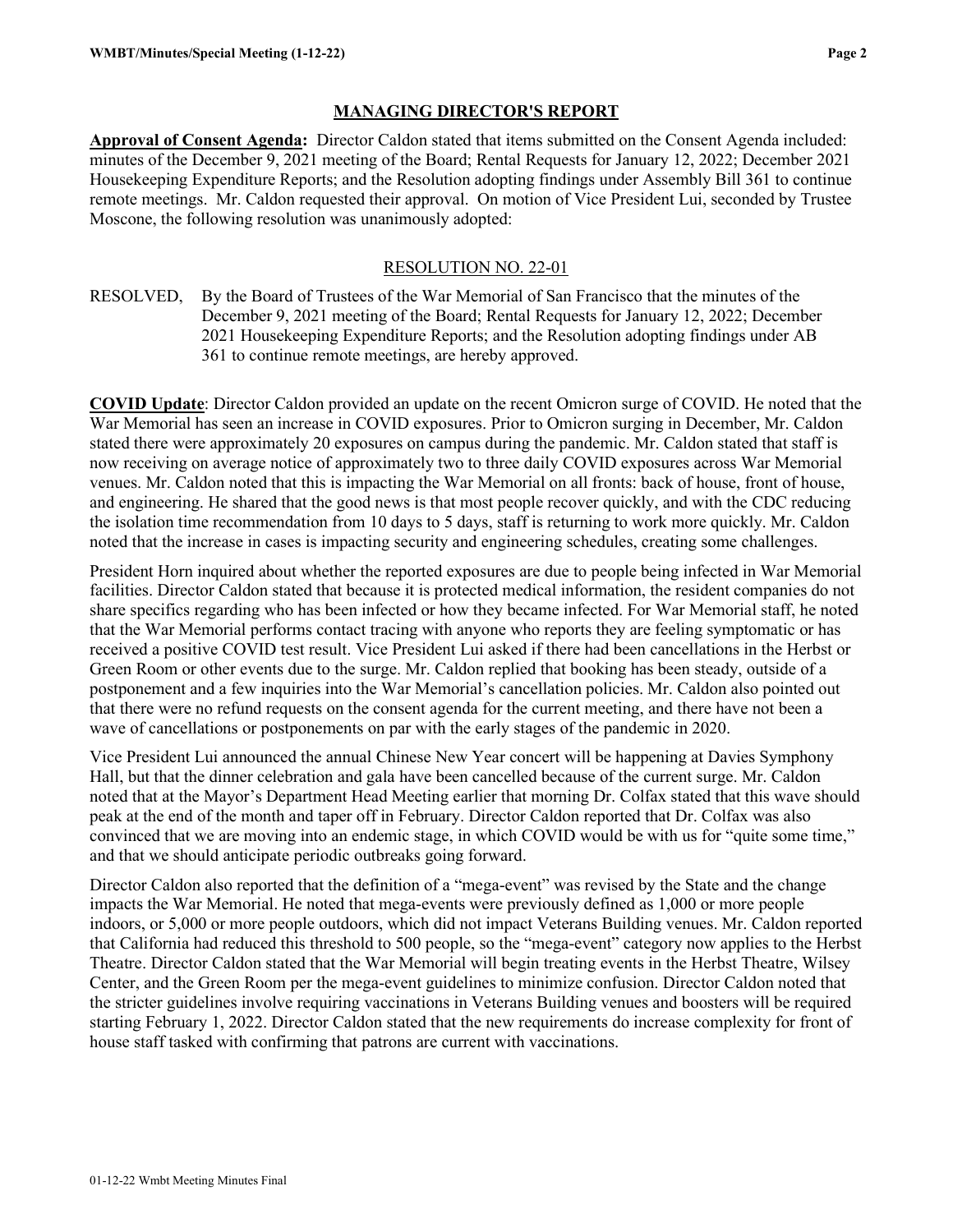Trustee Kopp inquired about a rental request from the Human Rights Commission. He stated that it seems odd to him that the Human Rights Commission can meet in-person, while the Board meeting today is remote instead of in-person. Director Caldon noted that the Human Rights Commission event is a Dr. Martin Luther King, Jr. celebration, and not a meeting of a public body, so it is not subject to the same restrictions to which public meetings of boards and commissions are currently subject per Mayoral Proclamation.

**Assistant Managing Director Search**: Director Caldon reported that the job description for the Assistant Managing Director position would be posted mid-January. He noted that the job description was created with assistance from the War Memorial Human Resources team and that it had been given to a racial equity review per the War Memorial's Racial Equity Action Plan. Mr. Caldon stated that the job description itself comports with all City and County requirements and will be shared with Trustees following the meeting so that they may share it with their networks.

Director Caldon noted the job description is very extensive, as the City requires many elements be included. He also noted that President Horn had reviewed and approved the job description. Mr. Caldon shared that the application process will open on Friday, January 14, 2022, and be kept open until January 28, at a minimum. He also noted that if adequate responses have not been received by that time, the City does allow for the posting to be kept open beyond that date. Director Caldon also noted that there is a process outlined in the department's Racial Equity Action Plan to distribute the posting to an extensive list of local organizations that support a diverse array of communities. Director Caldon expressed his hope that there would be a good candidate pool.

Finally, Mr. Caldon noted that included in the Trustees' Board meeting packets, was a revised meeting schedule for 2022. He pointed out that the biggest change was the scheduling for today's meeting, which was moved to accommodate Trustee Shultz's memorial service, which was unfortunately postponed due to the Omicron surge, and that the City Attorney advised that the Budget and Finance Committee meeting schedule be revised to comport with the City ordinance requiring two public hearings regarding the budget.

# **GOOD AND WELFARE**

President Horn congratulated the Ballet for having successfully completed their Nutcracker run, understanding that with the current health situation, there had been trepidation all around. He noted that the Ballet did not miss one performance and that he looked forward to the upcoming season.

Trustee Pelosi inquired about how the Ballet plans to introduce the new Ballet Artistic Director. Danielle St. Germain-Gordon, Interim Executive Director for the San Francisco Ballet, noted that Tamara Rojo will in San Francisco at the end of January, should travel be allowed. She noted that Ms. Rojo plans to be in town on a semi-regular basis and that there will be a plan to introduce her to the Board of Trustees at an appropriate time.

# **PUBLIC COMMENT**

Public comment is an opportunity for members of the public to directly address the Trustees on items within the subject matter jurisdiction of the Board, but not on the agenda.

President Horn stated that during COVID-19 health emergency while Trustees are meeting remotely, members of the public may address the Board by emailing their public comment to [WarMemorialBoard@sfgov.org](mailto:WarMemorialBoard@sfgov.org) or by leaving public comment as a voicemail at 415-554-6377 in advance of Board meetings. President Horn also invited the public to leave additional public comment until 12:00 p.m. on War Memorial Board meeting day.

Trustees encourage the public to provide their comments and feedback by email or voicemail.

It should be noted that no public comment was received either prior to the meeting or in the subsequent week.